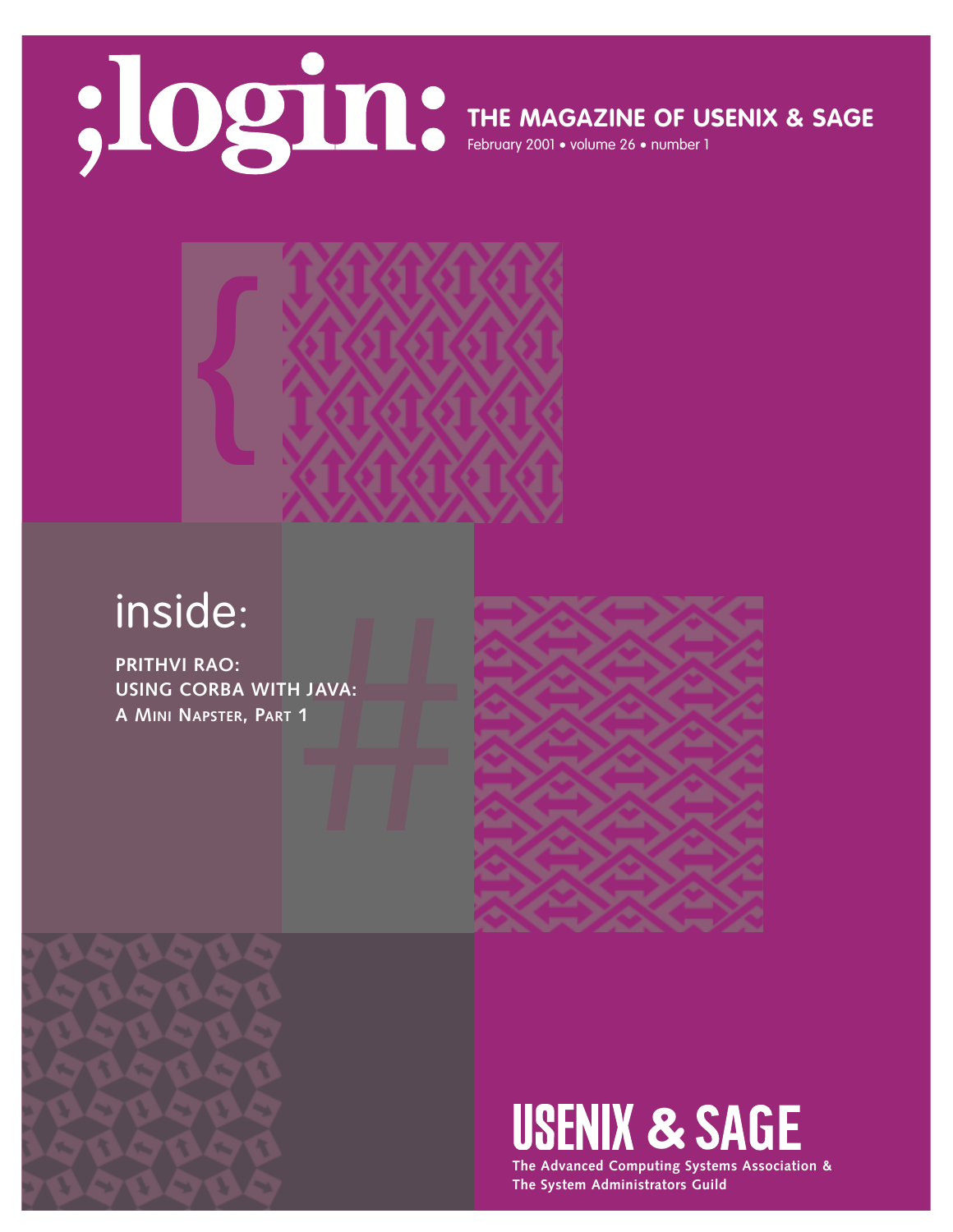# **A Mini Napster Part I** using CORBA with java

## **Introduction**

The need to understand middleware technologies such as CORBA, DCOM, and RMI has been hastened in recent years partially because they have all matured to the point that they are all capable of being deployed in scalable and evolvable distributed applications.

In this article I present a code example that I call a "mini napster." In this example the client and server communicate using the Object Request Broker (ORB) that is available with the JDK1.2 release. The example itself is a simple Java program, but it is adequate for the purposes of demonstrating the capabilities of CORBA.

### **A Brief History of CORBA and DCOM**

The CORBA movement was largely a response to the pioneering effort by Microsoft in the development of their component object model (COM). In both cases these software capabilities (also known as middleware) made it possible to write powerful distributed applications with more ease. I am not suggesting that writing distributed applications using DCOM and CORBA are trivial but that they are much easier than programming at the remote procedure call (RPC) layer.

In fact one of the stated goals of the Object Management Group (OMG) that developed the specification for CORBA was to make programming-distributed applications as simple as writing non-distributed applications. The salient steps are:

- 1. Create an object
- 2. Make it distributable
- 3. Make it distributed

This approach is predicated heavily on the deployment of sound object-oriented software engineering design and analysis. In our example we will assume that this is the case.

The main difference between DCOM and CORBA is that CORBA has been proven to run on various flavors of UNIX as well as Windows; DCOM clearly runs best on Microsoft platforms, and although the marketing literature suggests that it is supported on UNIX (Bristol and MainSoft are examples of companies making these claims), it is likely that the performance will be unacceptable for most practical purposes.

### **The CORBA Interface Definition Language (IDL)**

The CORBA IDL is a purely declarative language designed for specifying programming-language-independent operational interfaces for distributed applications. The OMG specifies a mapping from IDL to several different programming languages including C, C++, Java, ADA, COBOL and SmallTalk. For each statement in the IDL there is a mapping to a corresponding statement in the programming language. For instance, all the primitive types in Java are supported. There is also provision to define new types such as structures.

One of the main features of the CORBA IDL is that it is intended to capture the design of the server. In other words, the IDL is a language-independent representation of the server and therefore promotes an important concept of "design portability"; conse-

#### **by Prithvi Rao**

Prithvi Rao is the cofounder of KiwiLabs, which specializes in software engineering methodology and Java/CORBA training. He has also worked on the development of the MACH OS and a real-time version of MACH. He is an adjunct faculty at



●

PROGRAMMING | NETWORKING | COMPUTING **PROGRAMMING** | NETWORKING | COMPUTING

Carnegie Mellon and teaches in the Heinz School of Public Policy and Management.

*<prithvi+@ux4.sp.cs.cmu.edu>*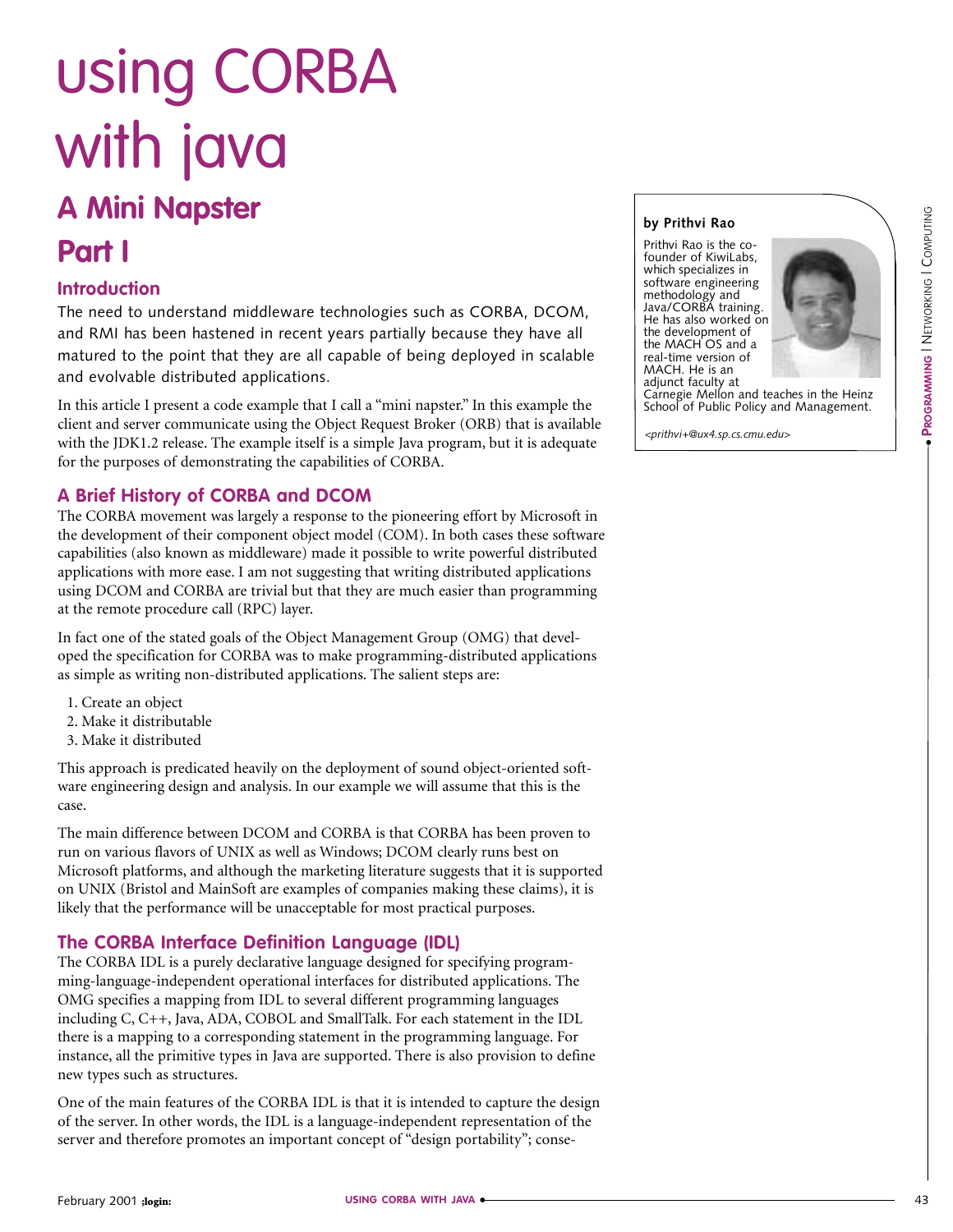quently it is possible to write the client in one language and the server in another (by using IDL compilers for both languages) and thus promote inter-operability as well.

#### **Napster Server**

The Napster server permits a client application to register the name of an artist and album and perform operations on this data. Specifically the operations are:

- Add an item
- Delete an item
- Find an item
- Update an item

Napster also requires that this information be available as a record structure, so it is necessary to define a data type which is a "struct."

#### **The Napster IDL**

{

};

The Napster IDL file called "Napster.idl" is a text file that has the following entries:

```
module Napster struct Record {
  long version;
  string artist_name;
  string album_name;
   string owner_name;
};
interface NapsterServerI {
   Record findItemInServer(in string albumName);
   string addRecordInServer(in Record desiredRecord);
   boolean deleteItemInServer(in Record desiredRecord);
   boolean updateRecordInServer(in Record desiredRecord, 
  in string newOwner);
};
```
#### **Mapping the IDL to Java**

In this section we will compile the Napster.idl file and examine the output. The idltojava compiler takes an IDL file as an input and generates the required Java files as follows:

idltojava Napster.idl (or idltojava -fno-cpp Napster.idl)

The "module" translates to a Java package name. When this file is compiled using the idl2java compiler it will create a directory called "Napster" into which it adds the client stubs and server skeleton code for use by the client and server.

The "interface" translates to a Java interface that must be "implemented" (recall that you extend classes and implement interfaces). The methods that are defined in this interface are commensurately translated to Java methods in the Java interface.

#### **Making Sense of the Output of IdltoJava**

In this section we examine the files that are generated by the idltojava compiler.

#### **NapsterServerIImplBase.java**

This abstract class is the server skeleton that provides basic CORBA functionality for the server. It implements the NapsterServerI.java interface. The server class NapsterServant